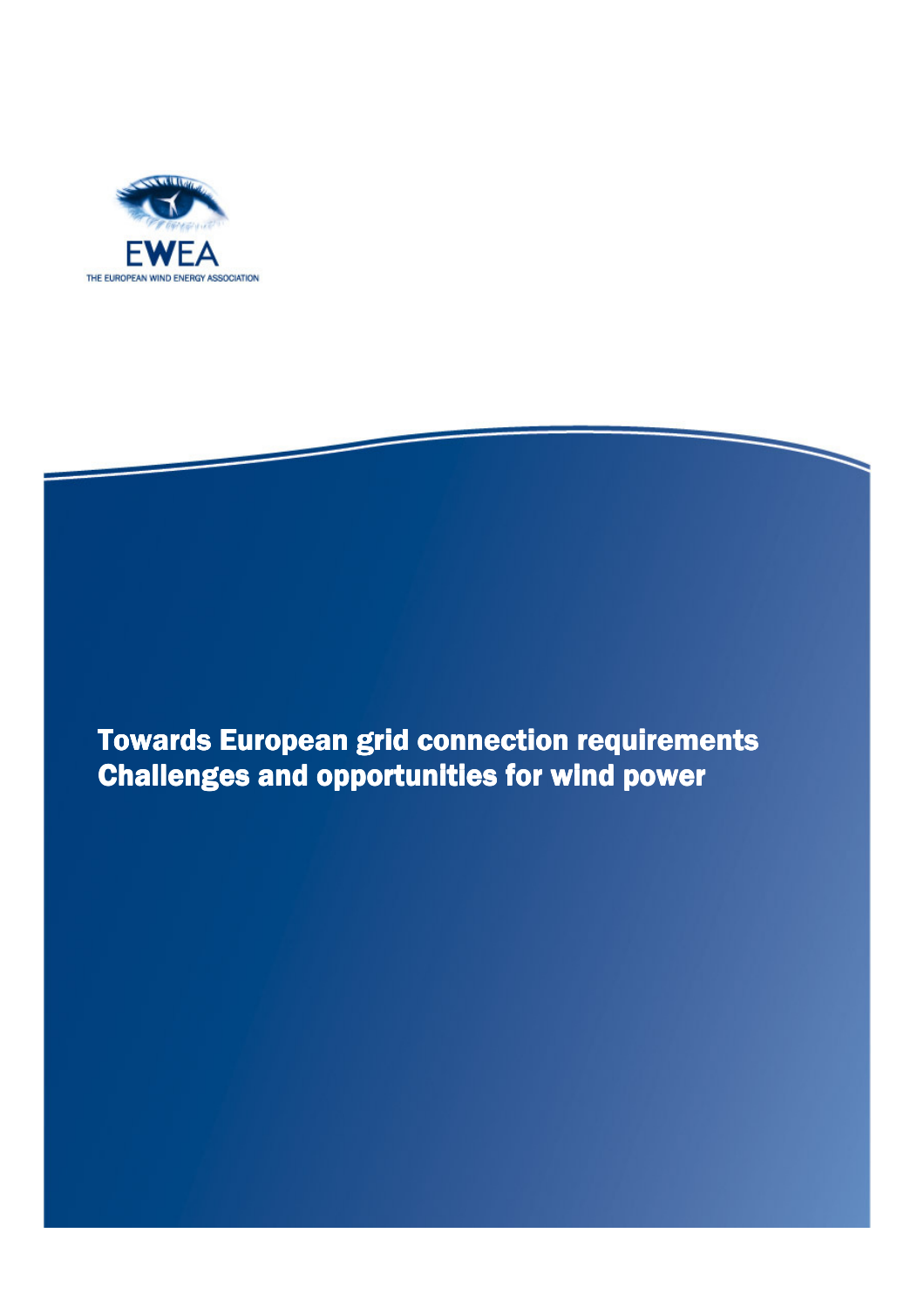## **Executive Summary**

The drafting of a European Network Code for the connection of generators (NC) launched within the Third Liberalisation Package is an opportunity for ENTSO-E to deliver a guiding document with a pan-European approach that ultimately will lead to a harmonised set of grid connection requirements in all member states. This would serve, in a cost-effective way, the needs of the system and make the best out of capabilities for system support from wind power plants. As a directly affected stakeholder, EWEA was in dialogue with ENTSO-E during the development of the draft NC. From this position EWEA has identified several shortcomings related both to the contents and structure of the draft NC as to the further deployment of the legislative process in which this NC is embedded.

Therefore, with the present paper, EWEA puts forward recommendations both on the NC and the surrounding regulatory processes at EU and national level which – when taken up by the relevant stakeholders - should facilitate an effective harmonisation of grid code requirements for wind power in all Member States. This harmonisation can be regarded as one of the essential preconditions to achieving the foreseen high penetration levels of wind power in a cost-effective way with due regard to power system stability.

The principal recommendations for necessary improvements to the contents of the draft NC are related to several issues:

- As a matter of principle, technical requirements should make a better distinction between variable (supply driven) primary energy sources (wind, solar) and constant (demand driven) primary energy sources (biomass, gas, coal) for optimum use of their inherent characteristics.
- In order to maximise social welfare, the NC should strike an appropriate balance between the minimum level of compulsory technical requirements (which are not remunerated) and generator performances for delivering system support which would better be solicited through an ancillary services market. The minimum level of technical requirements should be based on transparent cost-benefit analyses. Also, the requirements in the NC should not be applicable to existing wind plants unless there is an adequate remuneration through ancillary service markets or a clearly demonstrated macro-economic benefit.
- Connection requirements must be flexible enough to allow new generation concepts to get grid access and sufficient transition periods should be foreseen for the development of products that shall meet any new requirements.
- Protection of intellectual property must be fully taken into account for example by provisions of non-disclosure agreements when exchanging data between wind industry and TSOs.
- Finally, as an overall principle the NC should try to be comprehensive, transparent and as detailed and explicit as possible as well as include clear, commonly shared definitions of the terms used for electrical characteristics, wind power plants and other equipment. To the maximum extent possible, it should make use of the opportunity of serving as a model for the formulation of requirements in national codes – which ultimately are going to be applied in practice.

Regarding the process to develop and implement the NC, EWEA recommends that sufficient time and resources be given to develop and draft the network code with an adequate level of accuracy and detail, so that it can be effectively and efficiently applied and used. In this respect, the NC should undergo a more extensive consultation process than has been the case in its preliminary stage. After its entry into force, adequate possibilities should be foreseen for all stakeholders to participate in the review process and to submit proposals for modifications in the NC. Future changes should be performed in a transparent way considering technical and economic aspects and adequate transition periods should be envisaged. Overall, the actual process of implementation of the provisions in the NC into national codes requires thorough deliberation in order to ensure that an effective harmonisation of connection requirements for wind power will take place throughout the European power system.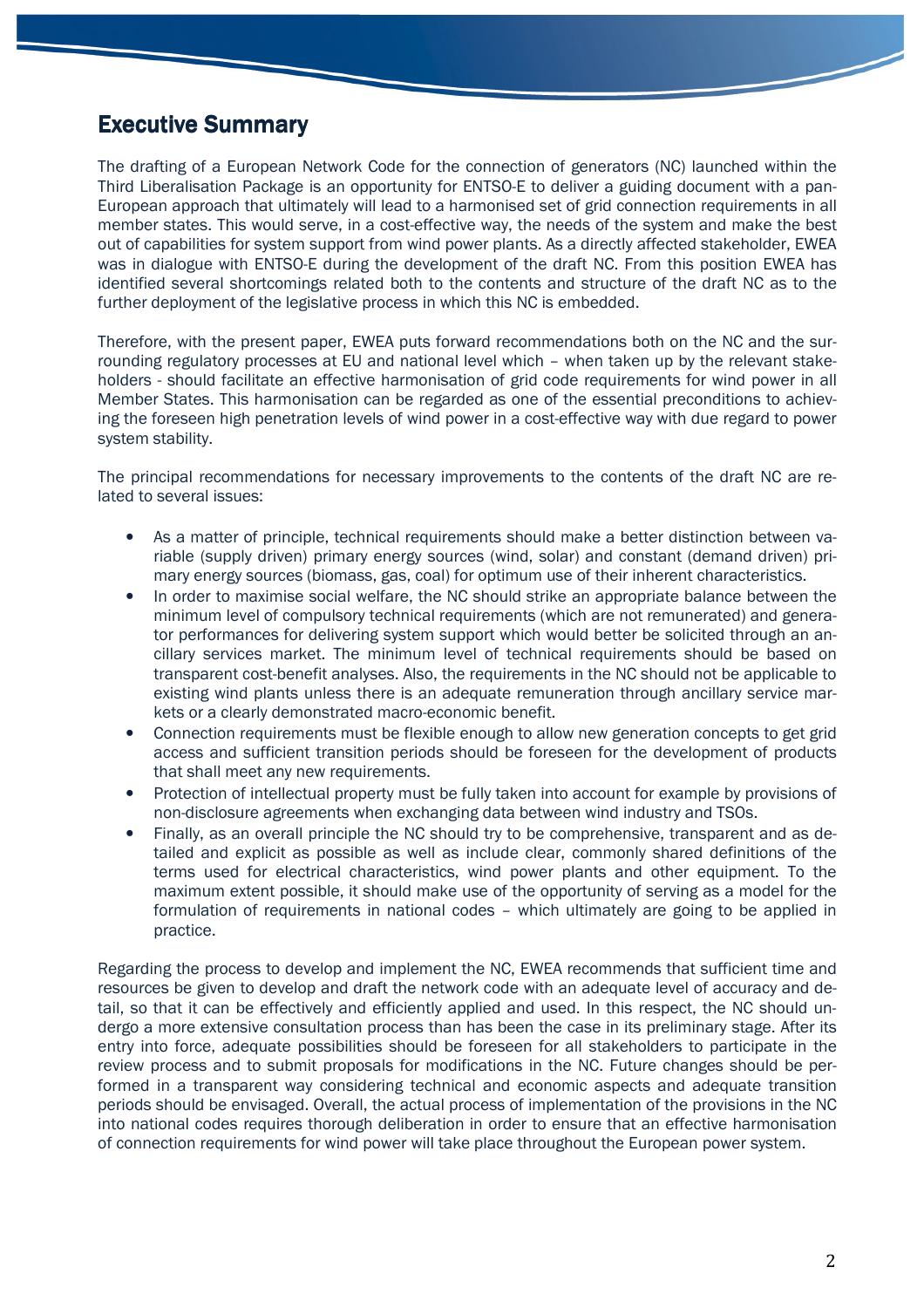# 1. Introduction

This EWEA position paper serves two main purposes:

- To follow up on the ENTSO-E development process on the upcoming Network Code on electricity grid connection for generators (NC) and provide views on both the development process and the content on this NC.
- To put the NC in the context of the challenge to develop a harmonised set of grid code requirements for wind power scrutinising the impact of the NC compared to a structural harmonisation of grid code requirements for wind power as proposed by EWEA1.

In order to facilitate ever-increasing shares of variable RES like wind power in the most cost effective way, an improved electrical power system and better integrated electricity markets are needed across the EU. In this context grid connection requirements are of highest importance to the European wind industry in view of the way in which these requirements have developed, and in the envisaged increase of wind power generation across the EU.

This urgent topic was taken up formally by ENTSO-E and ERGEG, with support from the European Commission and the Florence Forum, as the very first step for a Pilot Framework Guidelines and subsequent Pilot Network Code. EWEA welcomed this decision as wind energy is set to be the largest contributor to meet the EU's 2020 targets following the adoption of the 2009 EU Renewable Energy Directive (2009/28/EC).

The envisaged deliverables in the Third Liberalisation Package in terms of EU-wide rules for network management through a binding set of Network Codes provide an unprecedented window of opportunity to provide the legal framework for a more thorough structural and technical harmonisation of connection requirements for wind power.

To this end EWEA proposes in this position paper improvements to the ENTSO-E NC development process as well as to the actual content of the NC drafts published so far. For further clarification EWEA also reiterates here its disagreement with specific provisions of the draft NC documents published by ENTSO-E, especially the ENTSO-E Informal Pilot Network Code for Requirements for Grid Connection Applicable to all Generators (Pilot Code) and the Summary document of Stakeholder Comments and the Frequently Asked Questions on this.

# 2. Challenges for a Pan-European sustainable power system

The integration of large amounts of renewable generation in European networks is one of the major drivers for improving and upgrading the European electricity system. Present expectations show a RES penetration level of 34% in 2020 and wind energy meeting 15.7% of EU electricity demand by this time. By 2030, wind power in the EU alone could meet up to 28.5% of EU electricity demand, according to EWEA's scenarios, depending on the level of demand. Thus, wind power presently is and will be one of the main RES power sources.

Another major driver towards an improved European grid is a more cost effective power supply for all European citizens and industries to be achieved by improved trade which involves increased power exchange capabilities between the member states and a more open and well regulated European electricity market. Last but not least, a major driver is maintaining an adequate level of security of supply across the interconnected transmission systems in Europe. These drivers call for coherent actions at the European level with regard to onshore and offshore grid infrastructure deployment, further

 $\overline{a}$ <sup>1</sup> Please also refer to Chapter 4.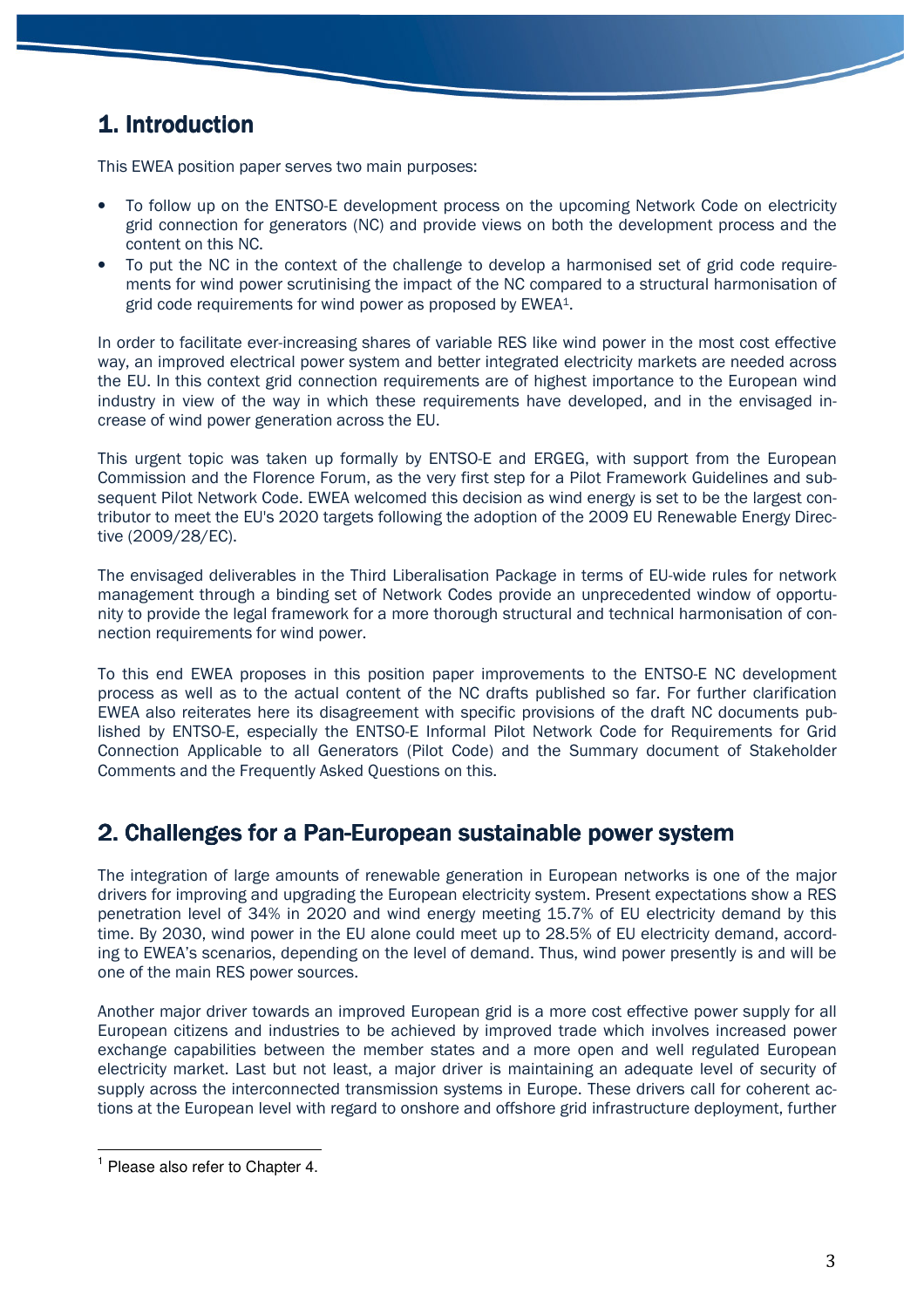development of power system design and operational practices, and development and implementation of adequate power market rules.

They also call for appropriate standards and practices for connecting grid users - i.e. generators and consumers - which appropriately reflect the capabilities and responsibilities of maintaining an adequate level of security of supply in a cost efficient way. The development of the NC containing minimum requirements for grid connection of generators should be considered in the above perspective.

# 3. Enabling European legislative framework

EWEA considers the implementation of the legislative measures at European level under the 3rd Liberalisation Package as an appropriate vehicle to arrive at an improved power system at European level as outlined above. The cooperation of European TSOs under the umbrella of ENTSO-E and the creation of the ACER agency where national energy regulators cooperate at the European level should lead to a better handling of cross-border issues for example the removal of bottlenecks to power exchange and the enlargement of balancing areas - aspects which lead to lower power prices and favour the cost-effective integration of renewable energy.

The development of adequate network and market codes at European level in consultation with the stakeholders is a critical step in this legislative process. In EWEA's view, the process of network code development should be carried out carefully, taking sufficient account of the interests of the stakeholders in renewable energy and with a timeframe that enables the drafting of adequate rules and standards leading to a balanced market deployment and technology development.

# 4. Benefits and opportunities of harmonised 4. Benefits of harmonised grid connection requirements

The way in which grid code requirements for wind power in Europe have developed has resulted in gross inefficiencies and additional costs for consumers, manufacturers and wind farm developers. Currently the European wind industry has to contend with a high degree of diversity in technical requirements in more than 30 differing National Grid Codes from a variety of countries. These requirements are often not sufficiently clear and are not always technically justified nor economically sound from the point of view of the power system. This results in unnecessary extra costs and efforts from the wind power industry and other system users, including consumers. Such a diverse range of requirements makes wind power unnecessarily expensive. The lack of harmonised grid code requirements leads to the necessity of maintaining locally adapted products and maintaining staff to interpret grid codes.

With the growing penetration of wind energy, there is an increasing need to develop a harmonised set of grid code requirements to overcome these deficiencies. Between 2010 and 2020 Grid Codes in the EU will affect the connection of thousands of new wind power projects, not to mention other RES. The connection of projects is strongly site specific (rated power, local network conditions etc.). The large number of projects requires standardisation as far as possible to reduce the time and costs for preparing connection agreements. In the absence of a thorough standardisation, processes will go slowly, connections will not be cost-effective and system security will not be as desired. Thus, harmonised technical requirements for connecting wind power will bring benefits for all parties and should be employed wherever possible and appropriate.

The EWEA Working Group on Grid Code Regulations proposes a two-step harmonisation process for the network connection requirements of wind power. The first step, structural harmonisation, consists of agreeing at European level on a template Grid Code for wind power, with a well-defined structure of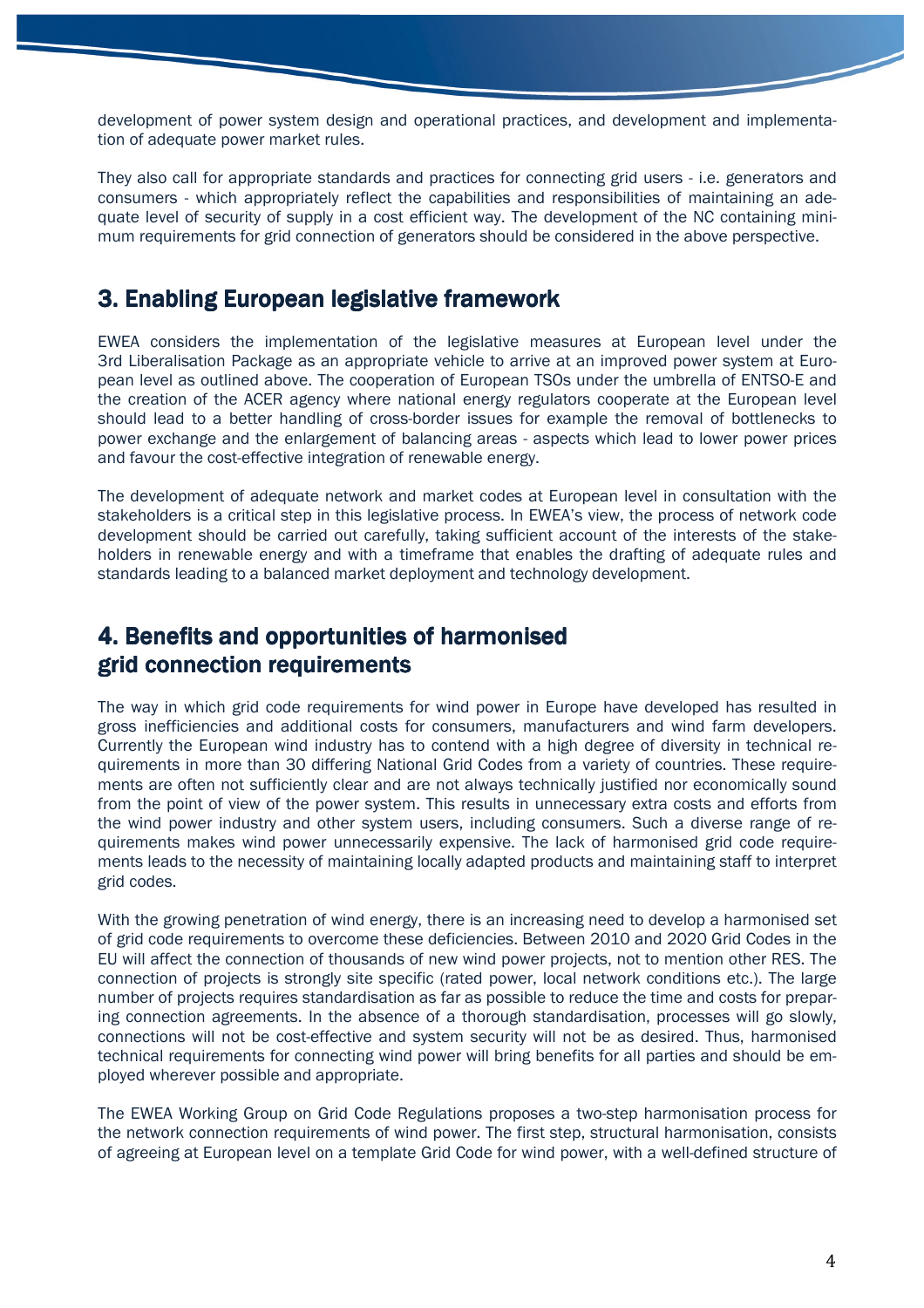chapters, and a rational common system of designations, definitions, parameterisations, and associated verification. A concrete proposal was published by EWEA in December 2009, namely the first Generic Grid Code Format (GGCF),<sup>2</sup> putting flesh on the bones on the harmonisation of grid code requirements for wind power. Proposing such a template implicitly means that the wind power industry is strongly favouring a specific harmonised grid code document for wind power generation, and that the requirements are not embedded or spread out in a code for all types of generation. The second step, technical harmonisation, is seen as a longer term process, enabled only if the first step is properly made. In this respect, it should be noted that a complete European harmonisation is not practical in the short term. If such a process is pursued it could, in an extreme case, lead to the implementation of the most stringent requirements from each TSO in his respective country. This would be neither desirable and efficient nor economically beneficial.

The long term outcome should be that the connection requirements for wind power in the EU are crafted according to a common structure template. Drafting of connection requirements should be coordinated in the long run at EU level with the participation by ENTSO-E and relevant stakeholders, including the wind energy industry and the regulators.

# 5. Essential improvements for further NC development

EWEA has had, as a directly affected stakeholder, the opportunity to join ENTSO-E in regular dialogue during the development process of the Pilot Code. EWEA identified several shortcomings which in our view should be consequently tackled by the concerned stakeholders. To this end the following section outlines our main concerns as well as proposes solutions in terms of amendments or changes to be included in the upcoming NC draft and in the overall process to arrive at an agreed NC at EU level down to its implementation in national Grid Codes. The main concerns include:

- Adequate formulation of requirements in the NC
- Cost-effectiveness: Ancillary services versus compulsory requirements
- Adequate stakeholder involvement in the NC development process
- Maintenance and further development of the NC
- Facilitating harmonisation of European grid connection requirements
- Acknowledging the characteristics of supply driven RES
- Enabling technology development
- Data exchange and adequate protection of intellectual property
- Applicability of new requirements to existing generators (Retroactivity)

## 5.1 Adequate formulation of requirements in the NC

Deficits in grid codes (like with any other applicable standard, rules, law, directive, etc.) caused by a lack of completeness, details, explicitness and clear definitions lead to additional time and costs for wind power projects. Unfinished topics and unclear provisions need then to be clarified on a project-byproject basis. Such case-by-case clarification is much less efficient than developing and drafting codes that do not trigger such a need. These costs make wind energy unnecessarily expensive and hinder the fast increase in the installation of renewable energies to meet the climate and renewable energy targets. The clarification process often leads to different interpretations by developers and TSOs and results in either expensive retrospective plant modifications, or costly and time-consuming disputes.

In recent years wind farm developers, investors and banks have learnt their lessons regarding the importance of getting access to the grid and meeting grid codes requirements. If requirements cannot be met just because of insufficient explicitness or lack of clarity, additional risk is added to the project

 2 http://www.ewea.org/fileadmin/ewea\_documents/documents/publications/091127\_GGCF\_Final\_Draft.pdf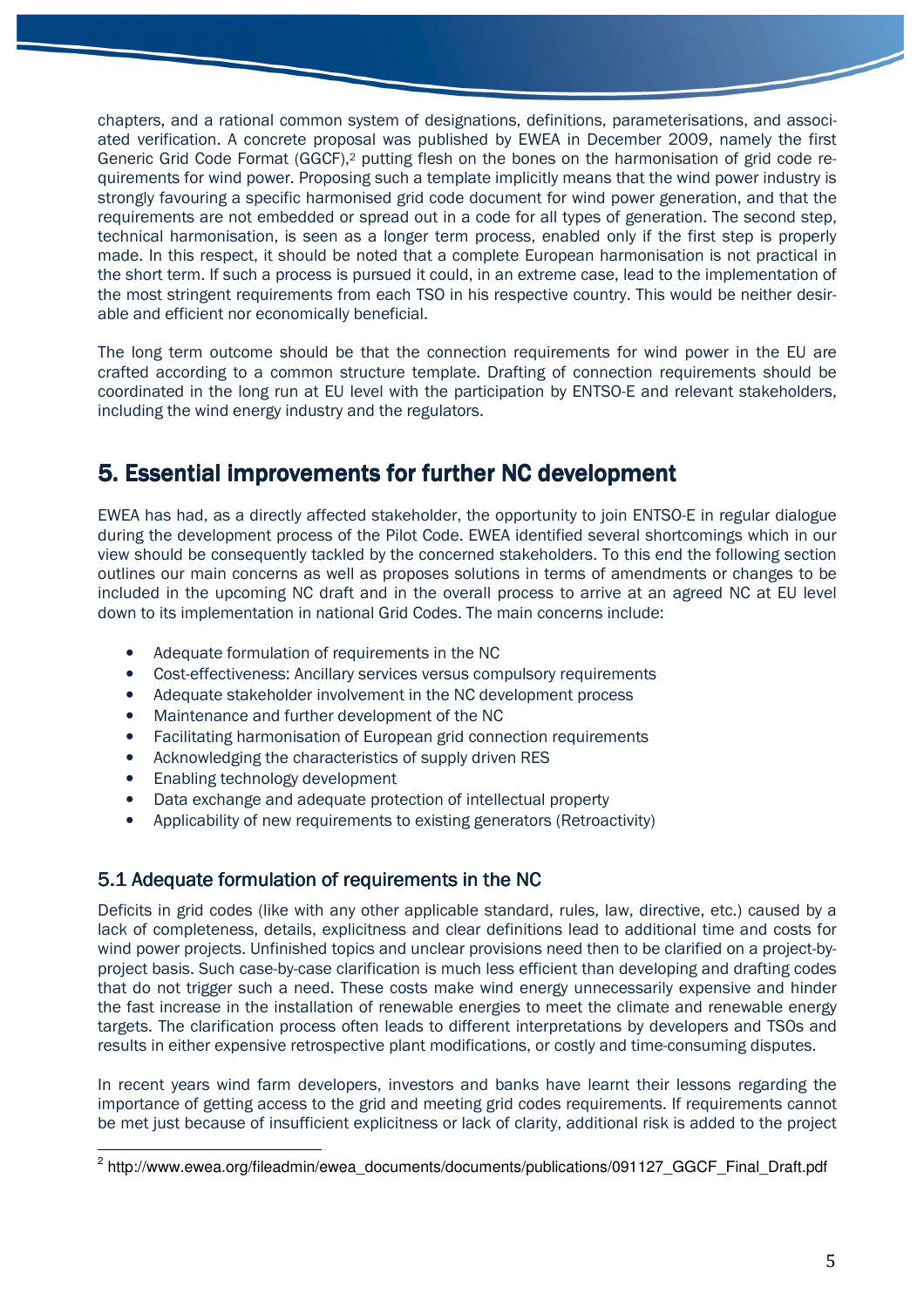or even the overall business. Risks are converted into additional costs – costs that could be avoided by properly drafted codes. Also these additional risk-based costs make wind energy unnecessarily more expensive and hinder a fast increase in the installation of renewable energies to meet the climate and renewable energy targets.

The preconditions to developing grid code requirements that achieve an adequate level of quality are to provide the necessary resources by network operators and to give this process sufficient time. During recent years the European wind energy industry unfortunately faced the fact that many codes were drafted with too few resources and in too narrow a time frame. The development of the ENTSO-E Informal Pilot Network Code for Requirements for Grid Connection Applicable to all Generators reconfirmed this and leads to concerns regarding the future development of the NC.

#### Recommendations:

- Grid Code requirements for wind power plants and other power generating technologies should be comprehensive and transparent to avoid misinterpretation.
- Requirements should be as explicit as possible, and include clear, commonly shared definitions of the terms used for wind turbines, wind farms and other equipment;
- It is essential that sufficient time and resources and increased stakeholder involvement is given to develop and draft the NC with a sufficient level of quality, so that it can be effectively and efficiently applied and used.

### 5.2 Cost-effectiveness: Ancillary services versus compulsory requirements

The power plant portfolio in a power system must provide a minimum technical performance to maintain power system security and reliability. EWEA is concerned that network operators keep on increasing the compulsory minimum technical connection requirements for wind power plants without clearly explaining the need to do so and without providing cost-benefit analyses in a transparent way. Examples are fault-ride-through and reactive power requirements for wind power plants.

Obviously some minimum technical requirements must be fulfilled by all individual generators (e. g. the capability to operate over a frequency range of around 50Hz) to ensure power system security. At power system level however, there are necessary performances which do not need to be provided by all operating generating facilities but only by some. Primary and secondary reserves are well-known examples of this and ancillary service markets are a common way to identify the most cost-effective plants to provide such performances and to remunerate them specifically for the service.

Generation technologies differ in their cost-effectiveness in delivering electrical energy, providing ancillary services and fulfilling compulsory minimum technical requirements. The costs for producing, transmitting, and distributing electrical energy have to be paid by the electricity users. Therefore, appropriate market design and rules should secure maximum cost-effectiveness. Furthermore, the compulsory minimum technical requirements for the connection of generators form a part of these market conditions.

By increasing compulsory requirements, TSOs could avoid the need for ancillary services (e. g. requesting a large reactive power capability and requiring this service to be free). As a consequence the payments for ancillary services to generators would be avoided and TSOs might minimise their own costs. As generators would not get paid directly for fulfilling compulsory requirements, they would need to include these compliance costs into the calculation of their energy prices.

If all generating facilities fulfilled minimum technical requirements and/or provided ancillary services at the same costs this would not impact the consumer. But this is not the case. Inherent capabilities lead to differences in costs between the various types of generation. E. g. primary reserves (positive in dealing with falling frequency and negative in dealing with rising frequency) can be provided more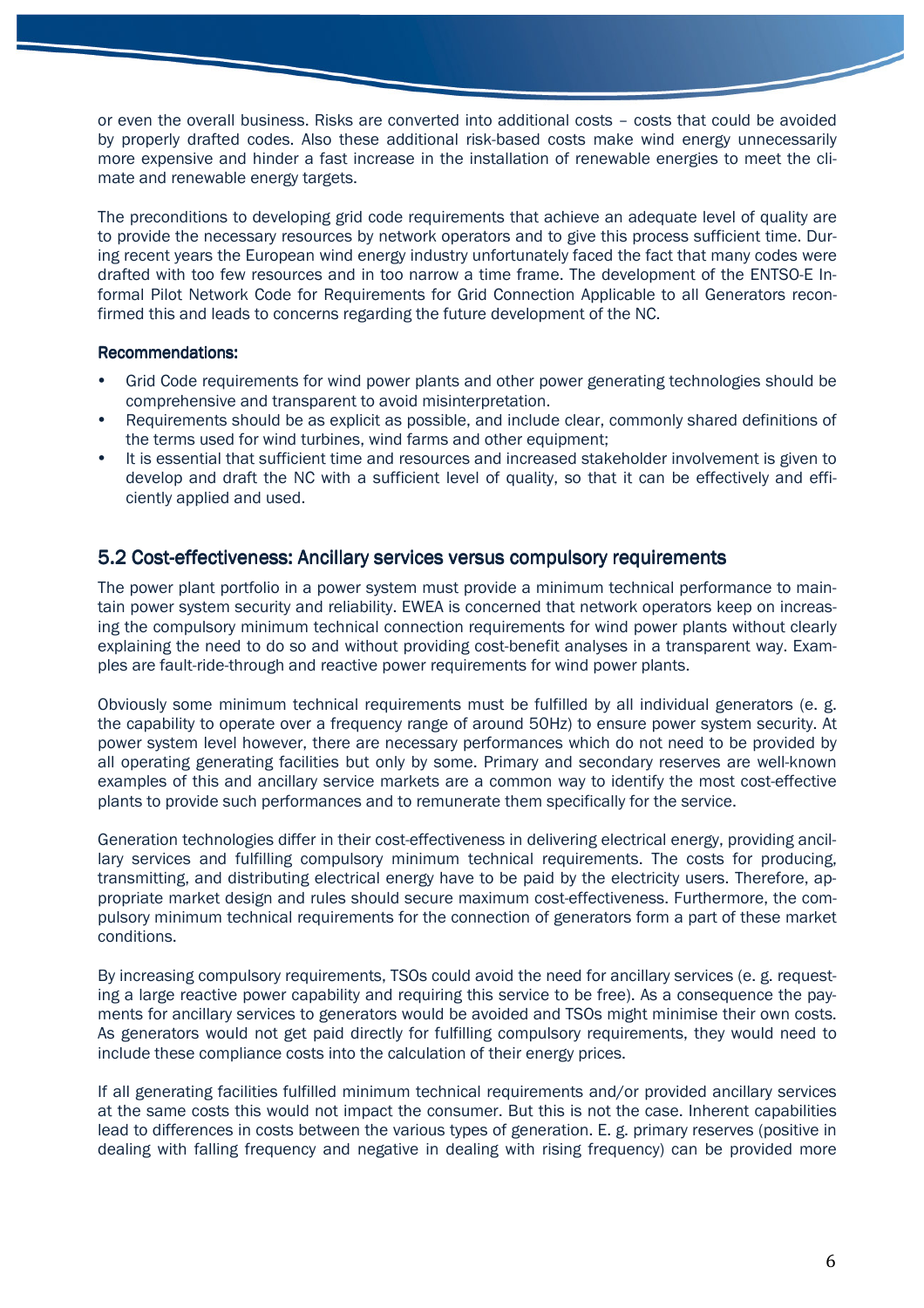cost-effectively by some generating facilities than others. For wind power plants as supply driven generating facilities it is very costly to provide such a positive reserve service as they do not have dispatchable primary energy and currently no intrinsic energy storage. .

This example shows that ancillary service schemes and markets can reduce the operational cost of power generation. In other words, consumers will have to pay more when TSOs avoid paying for ancillary services by increasing the level of minimum requirements for the generators.

As mentioned before, reactive power requirements can already be very onerous and often up to a level where the capability would hardly ever be used. A more cost effective way would be to set the rules at a much lower level and when more reactive power is locally needed, generators under ancillary service contracts could provide the extra at lower costs. Of course more stringent requirements than the fixed minimum can be agreed voluntarily and bilaterally.

An inappropriate unbalance between compulsory requirements and ancillary services also impacts the achievement of RES targets in Europe. If costs for producing electrical energy by RES are driven too high by compulsory, not specifically remunerated requirements, investors may get discouraged from building wind power plants. Either the energy prices determined by market prices are not competitive or the margin between costs and feed-in tariffs are too low.

As a consequence the concept of ancillary services should be utilised as much as possible because it leads to higher cost-effectiveness and hence to an overall reduction of the electricity costs for the users.

With the increase of RES, the power plant portfolio is changing in Europe. Intrinsic performances of conventional plants are not necessarily part of new types of generation; new capabilities become evident with new technologies. This development can also affect the concepts for ancillary services. The known ancillary services<sup>3</sup> are based on the capabilities of conventional plants that have played an exclusive role in the system for many decades. As new technologies with different capabilities participate in the power system, there is potential to further develop a cost-effective integration of renewables.

A focus on market based ancillary services and less on onerous code requirements will also result in a reduced request for derogations – especially for existing plants. As derogations distort the market by exempting some players from requirements, they should be minimised. Furthermore the workload (and cost to the consumer) in applying, approving and policing derogations should not be underestimated. Also unnecessary and costly retrospective modifications to existing plants to meet onerous code requirements can be avoided. However where such modifications are cost effective, owners will make these modifications in order to benefit from ancillary services revenues.

#### Recommendations:

- Technical requirements for generating facilities should balance the costs and benefits of technical performances, and generally be specified in order to meet a defined security-of-supply level at minimum overall system costs.
- Grid codes in Europe should firstly consider ancillary services market options instead of compulsory requirements to be fulfilled without specific remuneration. The compulsory technical requirements for all generators must therefore focus on the essential aspects of technical performances, leaving an opening for ancillary services.
- The development of new types of remunerated ancillary services should be accelerated to achieve the transition to a cost-effective and secure supply of electrical energy with a maximised share from wind and other renewables. This is a task for the TSOs and the entire power sector where the wind industry will provide its contribution.

 3 E. g. primary reserve, secondary reserve, tertiary reserve, reactive power, black start capability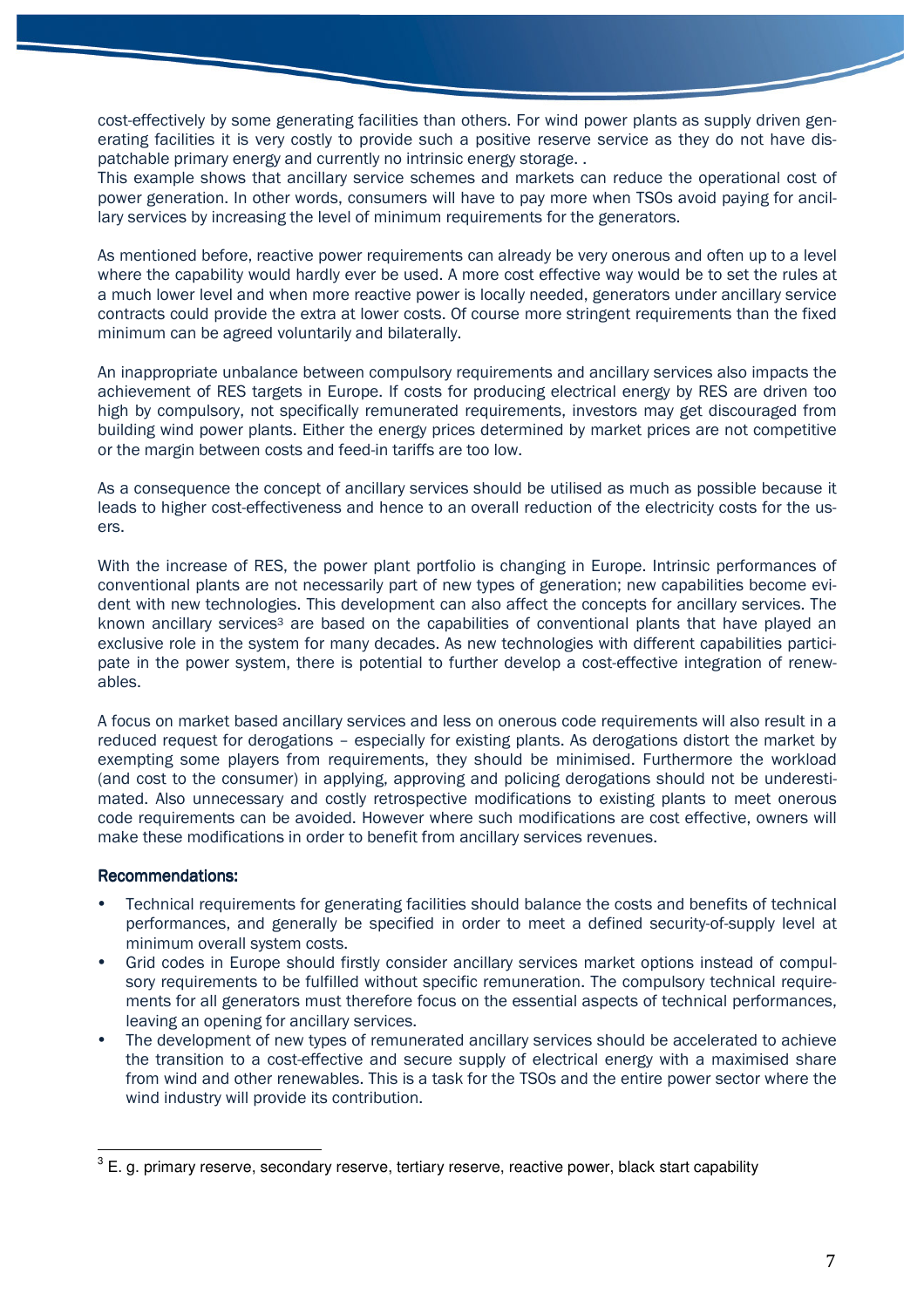### 5.3 Adequate stakeholder involvement in the NC development process

EWEA started a constructive dialogue with ENTSO-E in 2009 on the scope and technical contents of the so called ENTSO-E Pilot Code. This informal process was regarded and understood as a "test run" for the following formal consultation for Network Codes. This enables the European power sector now to begin the coming formal consultation at a better starting point.

The Pilot Code process showed that drafting minimum requirements in a well-defined, unambiguous and non-discriminatory way is a very time and resource consuming task. On the other hand this was not a new experience but reconfirmed the previous ones the European wind energy industry gained from dealing with more than 30 national codes up to today.

EWEA is highly concerned that the process as implemented today will not support the set goals but will rather counteract them. The envisaged timeline of 12 months<sup>4</sup> is extremely short for drafting a robust Pan-European network code which will ultimately serve as a binding regulation with due involvement of all affected stakeholders and should be adapted to the fact that drafting such a complex NC needs sufficient time.

Stakeholder involvement in the drafting and consultation process of the Pilot Code has been far from sufficient and needs strong improvements in the future. There was an inadequate number of meetings workshops held by ENTSO-E and time allocated to provide comments to ENTSO-E. EWEA also noticed the poor response by ENTSO-E to comments from industry stakeholder.

Drafting teams for technical requirements in many Member States are composed of representatives from network operators and stakeholders (plant owners, market participants, manufacturers, operators, consultants, research and university institutes, etc.) in a well-balanced way<sup>5</sup>. In contrast, the ENTSO-E drafting team on the Pilot Code comprised TSOs exclusively and stakeholder meetings took place on an ad-hoc basis. However, during the NC development process on capacity allocation and congestion management, informal stakeholder advisory groups were established by ENTSO-E well in advance with meetings on a regular basis. This can be seen as a practical means to a more effective cooperation between the relevant parties and to ensure adequate stakeholder involvement when developing future NCs.

#### Recommendations:

 $\overline{\phantom{a}}$ 

- Generally, stronger stakeholder involvement is needed for the next phase of the NC: Public workshops should reserve at least 50 % of the time for questions and comments from attendees. As stakeholders are typically requested to provide a detailed justification of their comments and/or proposals, the TSOs themselves musts meet such requirements and provide comprehensive explanation and cost-benefit analysis of the requirements.
- Informal stakeholder advisory groups as set up during the NC development process on capacity allocation and congestion management should be considered for all future NCs to ensure adequate stakeholder involvement.
- As stakeholder consultations do not guarantee consensus, a process for arbitration could be set up by the regulators (ACER).
- For future NC development procedures, the option for a voluntary consultation process with ENTSO-E and all concerned stakeholders before the start of the official 12 month period and also an optional prolongation of 6 months on top of the 12 months period in case ENTSO-E together with other involved stakeholders see this need, should be considered. This could provide for a

<sup>4</sup> According to article 6(6) of Regulation (EC) No 714/2009

<sup>&</sup>lt;sup>5</sup> Examples: Forum network technology / network operation in the VDE (FNN) in Germany; Grid Code Review Panels in Ireland and UK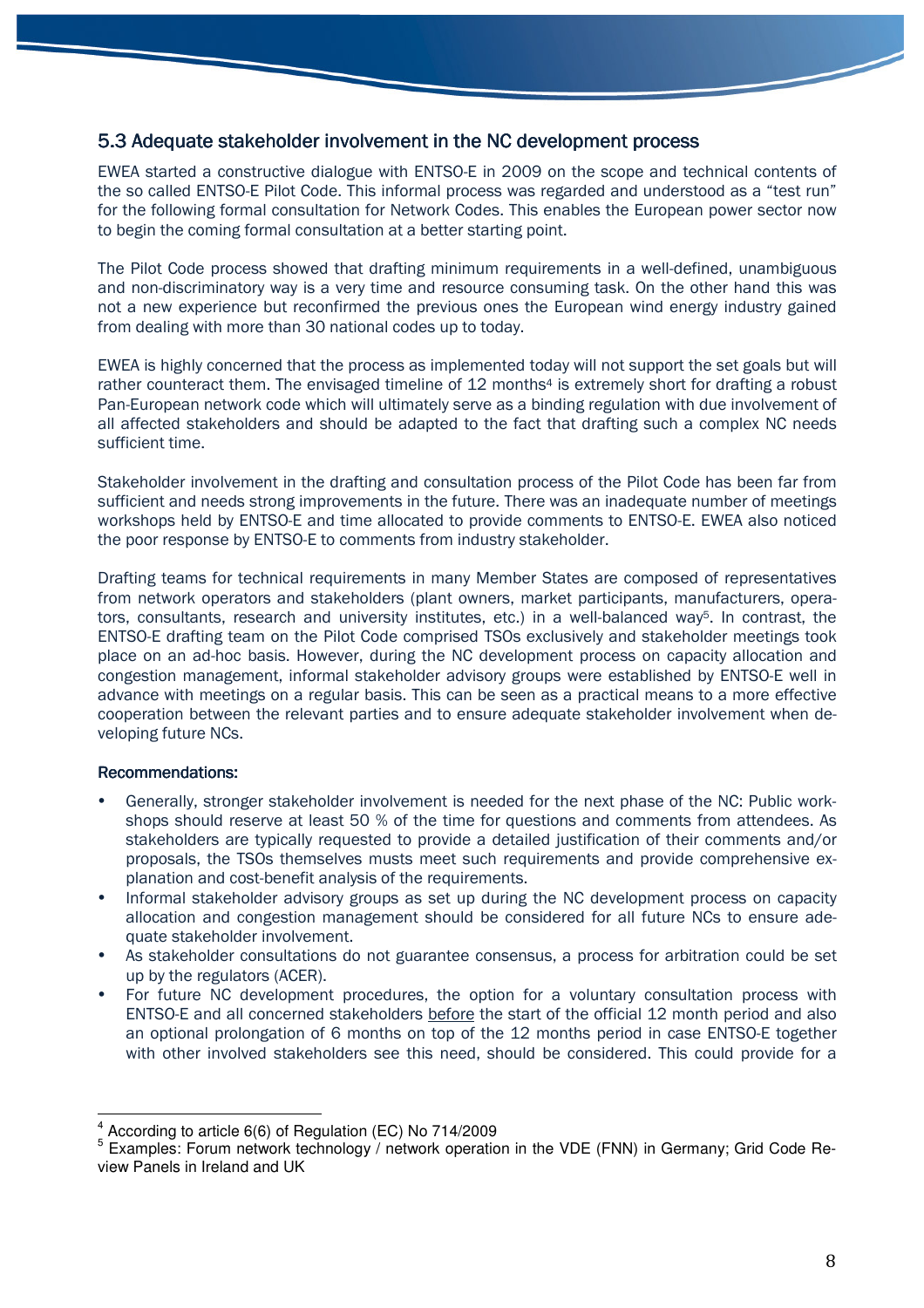timeframe of approximately 24 months in total which should be seen as a minimum to establish a comprehensive NC.

## 5.4 Maintenance and further development of the NC

A process to maintain the NC has not been covered so far in the draft NC or in the corresponding ACER framework guideline. The ENTSO-E rules of procedure however do state that the maintenance of network codes should be carried out at least every five years by the relevant ENTSO-E committee<sup>6</sup>. Yet, these rules of procedure do not describe which, if not all, possible changes have to go through comitology. In view of the rapid technical developments in both power system and generation technologies, EWEA believes that a more regular and flexible process of maintenance of network codes is needed in order to adequately deal with (or take into account) technical and regulatory progress in all aspects of the power system.

A more institutionalised review cycle of the NC for Network Connection should be established through a dedicated feed-back loop between ENTSO-E and relevant stakeholders on a regular basis. This maintenance process should impose a consultation with the involved stakeholders every two to three years, or more frequently upon request from a number of stakeholders on a specific topic. Such a regular consultation would improve the whole process in both directions. On the one hand it will help the NC to be optimised by tracking and benefiting from the latest technology advancements. On the other hand it will allow manufacturers to adapt their products in the mentioned mid-term perspective of two to three years ahead.

A way of polling the stakeholders should also be set up and its results officially published to find out which topics are pressing and meet the need to involve stakeholders.

Finally, because a change that is regarded as necessary by one stakeholder is sometimes viewed as unnecessary by the others, an independent group of experts has to weight the different stakeholder interests. This independent group or review panel would also embrace the whole maintenance process.

However, it remains an open question whether a fast-track option to change or amend network codes to reflect changes for technical requirements in a more practical way is needed rather than the mere possibility of changes only through a protracted comitology process.

### Recommendations:

- A maintenance process for the NC needs to be defined with ACER as a main facilitator.
- When requesting a change in the NC, this independent group must take technical, economic and market aspects into consideration and any changes made by ENTSO-E must undergo a drafting and commenting phase and must include a timeframe for implementation.

## 5.5 Facilitating harmonisation of European grid connection requirements

A cost-effective large scale deployment of wind power and connection to the network necessitates a system of harmonised technical standards and network connection requirements (as explained in earlier section of this paper).

Essential conditions to achieving an adequate set of harmonised requirements in Europe are:

 6 As consulted by ACER in April 2011, see:

http://www.acer.europa.eu/portal/page/portal/ACER\_HOME/Public\_Docs/Acts%20of%20the%20Agency/O pinions/2011/Opinion%201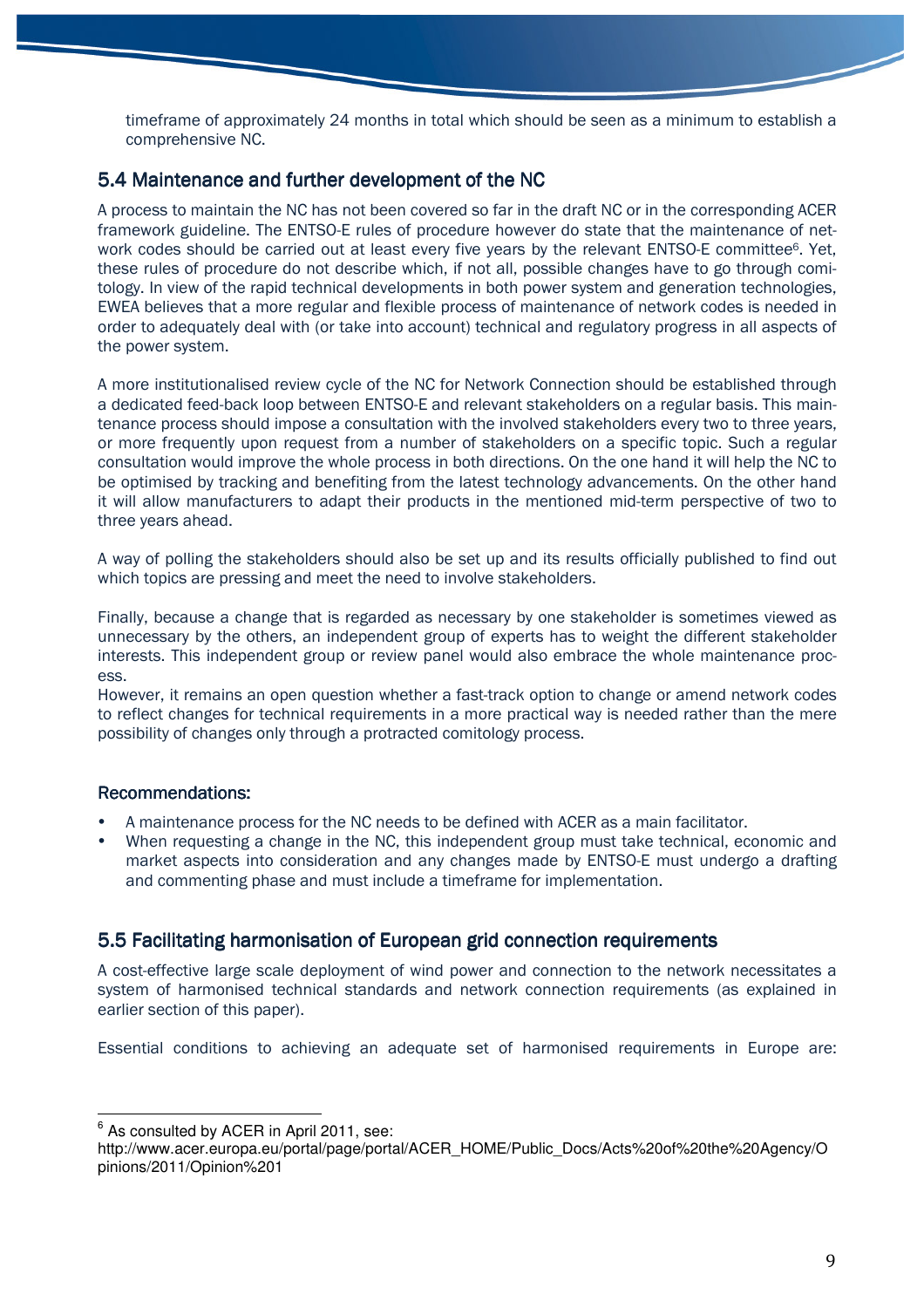- − A well thought-through and complete formulation of requirements: including nomenclature, definition specifications, will lead to a complete and unambiguous interpretation of the requirements. In this respect, the draft NC should be improved substantially, notably with respect to the formulations of requirements for FRT and reactive power. Detailed proposals for improvements are presently being developed by the EWEA WG GCR and will be proposed to ENTSO-E for inclusion in the NC. An adequate formulation of the NC should not be hampered by formal limitations such as the limitation of number of pages imposed by the formal process.
- − Uniform implementation of the formulations and specifications in the national (regional) grid codes. In order for national and regional grid codes to effectively implement the NC it is essential that they use the same structure and nomenclature. Furthermore, a structural harmonisation is essential to make requirements transparent and comparable to the wind industry. Because the wind industry builds mass products, it cannot - as opposed to manufacturers of large conventional power plants - economically analyse, discuss and negotiate non-transparent requirements with local grid operators. The development process of the NC is an excellent opportunity to create an exemplary model of Grid Code to which national Grid Codes could be restructured. Therefore, it is recommended that the NC, where appropriate, makes reference to proposals for specific methods of formulation of requirements developed by stakeholders, such as the Generic Grid Code Format (GGCF) of EWEA. However, there is no incentive at present for national and regional institutions to restructure their grid code. There is a need for a (legal) mechanism at the European level to require national and regional Grid Codes to apply the same structure and formulations.
- Establishing clear, well-founded methods for implementing local and regional parameter values depending on the local network characteristics and requirements. Presently, with the latest status of the NC, there is a lot of freedom left for local TSOs to apply local values of technical parameters and for derogation of requirements in the NC. On the other hand, neither the NC nor any other formal document or process gives guidance to local TSOs in setting local parameter values and requirements deviating from the NC. As a consequence, and in absence of proper methods and implementation measures, a consistent implementation of the NC by National TSOs will not be possible and the wind industry will continue to face an unnecessary high diversity of requirements throughout Europe, preventing proper standardisation and cost reduction. A common methodology for implementing suitable and consistent local parameter values and requirements in national Grid Codes should be established.

#### Recommendations:

- In formulating its requirements, the NC should strive at being a model for harmonising the structure in national Grid Codes. Reference should be made in the NC to EWEA's proposal for a harmonised structure of grid connection requirements for wind power.
- A mechanism should be developed at European level to require national and regional Grid Codes to apply the same structure and formulations.
- A common methodology for implementing suitable and consistent local parameter values and requirements in national and regional Grid Codes should be established.

## 5.6 Acknowledging the characteristics of supply driven RES

Currently, the NC only distinguishes between different generator technologies, but not primary energy sources. This is sensible as the various generator technologies (synchronous and converter based) have different strengths regarding their electrical properties.

However, the draft NC implicitly assumes that all generators can operate at maximum output at will, which is not the case for renewables with a variable primary energy source. Consequently some re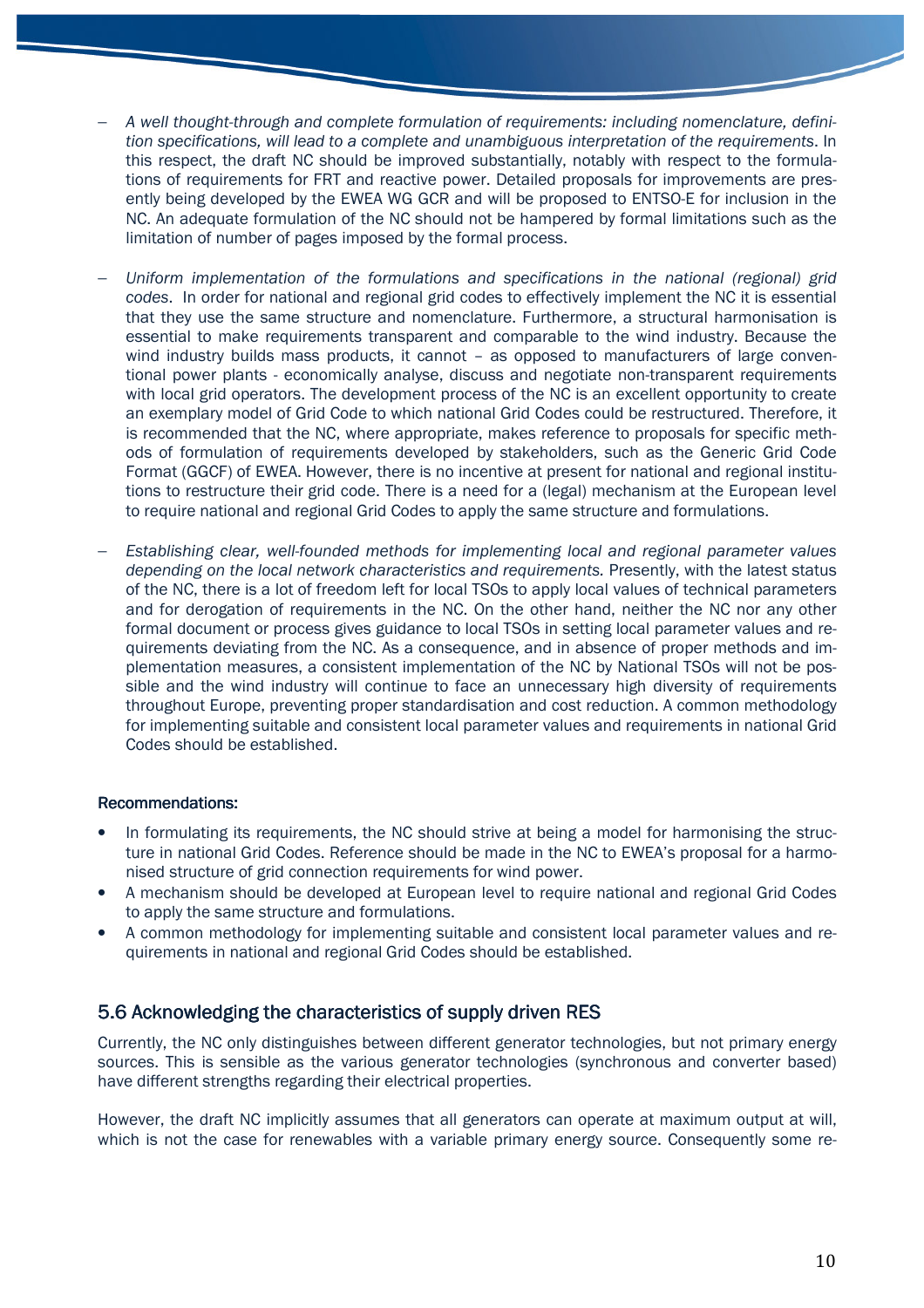quirements like frequency control cannot be applied to wind generation without interpretation. This interpretation will be different with each manufacturer unless the distinction is made in the grid code.

For example, National Grid and other grid code authors who do not distinguish between variable and constant primary energy sources had to spend significant resources on releasing separate explanations on how to apply the grid code to wind power plants as well as to determine whether wind turbine manufacturers correctly interpreted the grid code.

#### Recommendations:

- Where technically applicable, the NC and national Grid Codes should explicitly write specific requirements for wind generation reflecting inherent performances driven by primary energies and generating technologies.
- Requirements for wind power plants should be neither excessive nor discriminatory, and should not be stricter than grid connection requirements for other generation technologies unless there is a specific technical justification. This applies in particular to active power and frequency control methods.

## 5.7 Enabling technological development

The European wind industry has always been highly innovative and constantly adapting to changing requirements and improving cost, yield and reliability. While increasing wind penetration calls for welldefined connection requirements, these should not prevent manufacturers from bringing novel concepts to markets. Grid Codes are always written based for a certain state of technology. If novel concepts for power generation arise they may achieve the same level of ancillary service quality, but possibly in a way that fulfils only the intentions of the grid code – not the wording. Equally, when there is a need from a power system perspective to put forward new requirements, there should be left sufficient time for technology to adapt.

Hence, development and testing of novel generator concepts should be possible without proven grid code compliance. Grid connection requirements should subsequently be adjusted to take full advantage of their capabilities. Moreover, grid connection requirements and corresponding implementation procedures should contain adequate provisions to enable technology to adapt to new requirements.

### Recommendation:

 The NC should contain provisions enabling manufacturers to test prototypes of new wind turbine generators for a period of at least three years during which the NC requirements should not fully apply. This will give manufacturers enough time to achieve and prove NC compliance and, if necessary, to request changes to the NC to accommodate for the technical particularities of new concepts and performances.

## 5.8 Data exchange and adequate protection of intellectual property

Provision and exchange of data for study and planning purposes is key to system planning, system development and integrating generating plants into the system. Today providing data and mathematical models for the simulation and analysis of steady-state conditions, long term dynamics and short term dynamics (time domain from some 10 minutes to some 10 milliseconds) is standard practice with most European TSOs and DSOs. The data may be commercially sensitive but is currently not critical with regard to the technical details of wind turbine technology and intellectual property.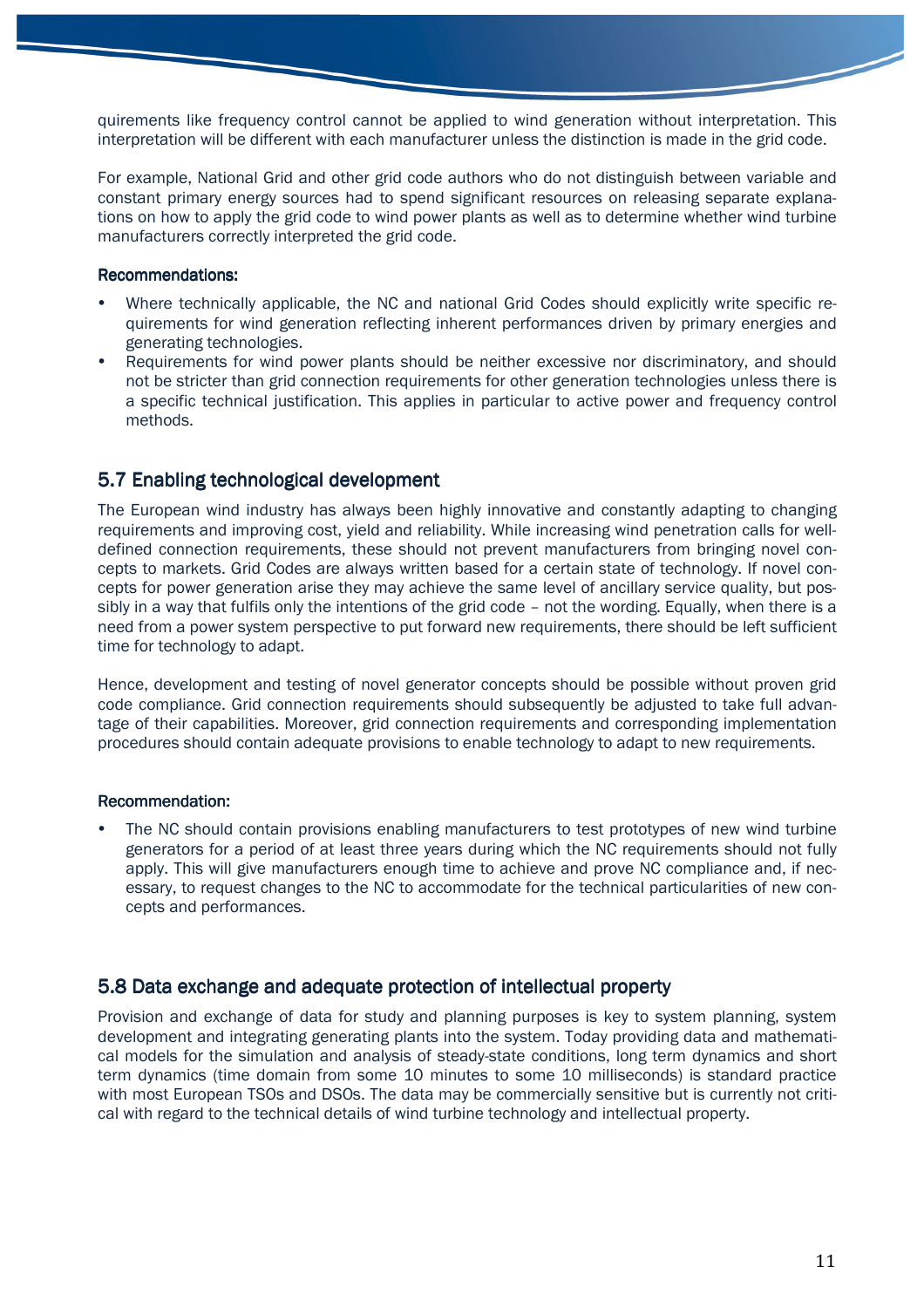The drafts published by ENTSO-E also contain a provision to request models for simulating so called electro-magnetic transients (time domain: a few milliseconds and faster) including a large amount of documentation for these models. There's a fundamental difference in the amount of information included in such models compared to the less critical data described above. Being forced to provide such very detailed models without a clear and stringent set of rules to keep these confidential means all major manufactures face the major threat of losing intellectual property. Therefore, this part of the draft NC is not acceptable. Such rules can lead to situations where manufacturers will decide against delivering advanced cost-effective products and solutions to the EU. This endangers the EU's ability to meet their renewable energy targets in a cost effective way. In some special situations the wind industry has already faced request for such very complex models in Europe. However, concerns regarding confidentially could be resolved.

Unfortunately the published ENTSO-E drafts do not contain any provisions on how and what power system data should be made available to the planners of generating facilities. As TSOs and DSOs rely on correct generating facility data for their system, planners of generating facilities rely on accurate power system data to check the feasibility of new plants and to plan their facility in a cost-effective way to meet the connection requirements. There is an imbalance between the interests of TSOs and DSOs on one side and the generators (developers and manufacturers) on the other side. Of course such data about the power system shall be - for security reasons - kept confidential. Further careful consideration must be given to the liability of the provided information. Inaccurate data may lead to costly disinvestments either in the network and/or in a wind power plant. In extreme cases it may lead to black-outs causing huge costs for the affected consumers.

#### Recommendations:

- Clauses to provide very detailed numerical models (e.g. to study electro-magnetic transients) may be acceptable if these models are safely black-boxed and kept strictly confidential. Such clauses should be requested if specifically justified and not on a general basis for each project.
- Only limited model documentation should be disclosed to protect IP.
- Due to the complexity of detailed models, TSOs should be obliged to share results with the vendors to prevent misuse and misinterpretation of results.
- Project developers and manufacturers must get access to accurate information and data on the power system which is necessary to check the feasibility and planning of wind power plants in accordance with the specific technical requirements of the NC. This provision of data shall be within a practical framework securing confidentiality.
- Depending on the liability clauses applied to wind power plant operators for the provision of incorrect data, well-balanced, adequate liability rules should also be applied to the TSOs regarding the provided power system data.

### 5.9 Applicability of new requirements to existing generators (Retroactivity)

The electricity grid evolves and grid codes need to be adapted to this evolution. In some cases, it makes sense to investigate upgrade possibilities in existing generators. However, retrofits imply costs and consequently the need to be financially compensated. These costs are not only material costs but include administration and certification costs. The current approach reflected in the ENTSO-E Pilot Network Code draft makes these upgrades mandatory and grants exceptions - these are not acceptable. If retrofit costs have to be borne by generator owners, retrofits would appear in cost risk analyses, which in turn would create additional regulatory uncertainty for investments in power generation assets. Furthermore, an excessively easy inclusion of retroactive requirements would discourage ENTSO-E and TSOs from planning ahead and running studies to determine well thought-through requirements and making best use of resources to avoid unnecessary retrofits.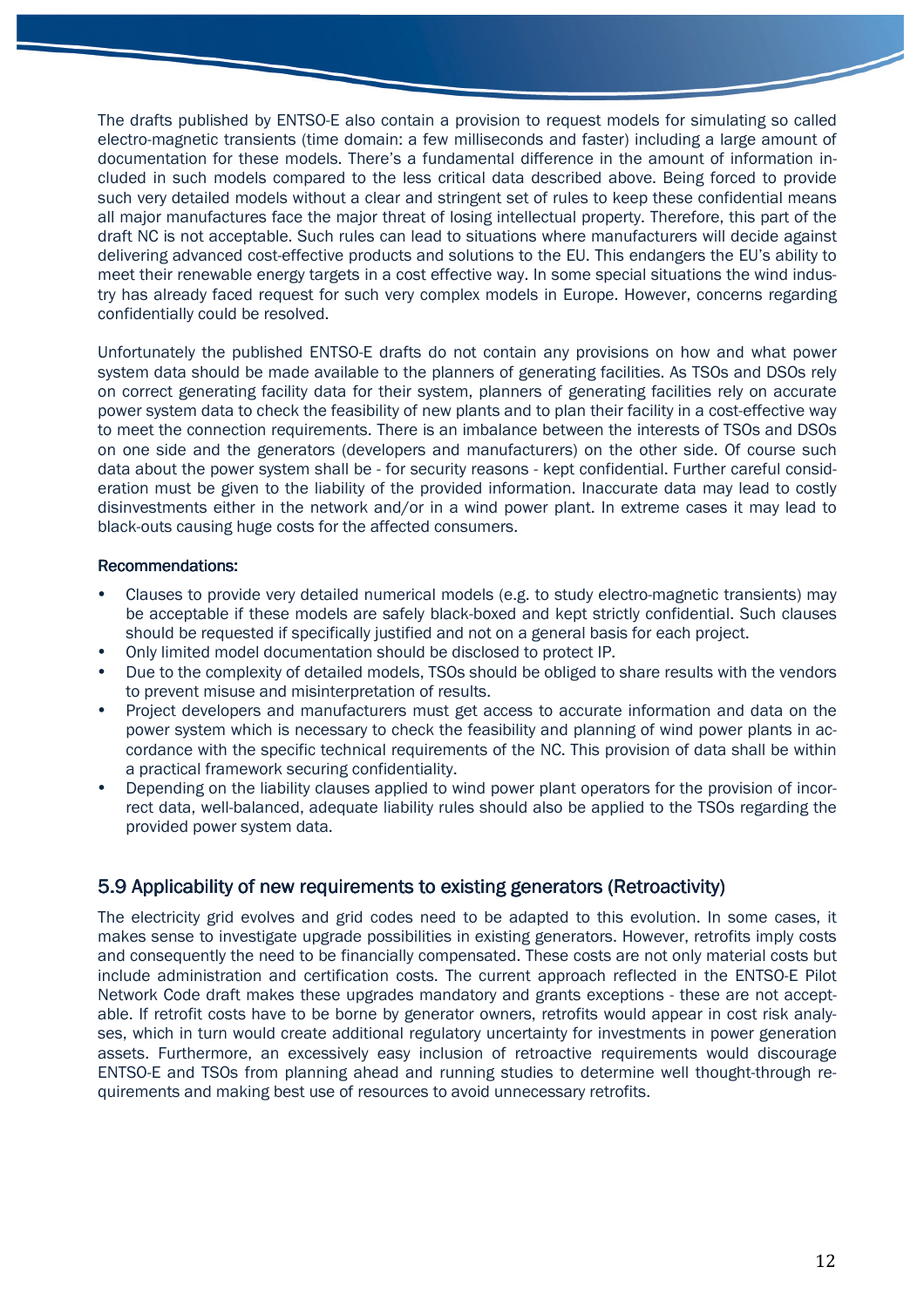### Recommendations:

- Take into account the provision of the ACER Framework Guidelines on Electricity Grid Connections promoting the exclusion of unmodified existing plants from the application of the NC unless necessity is proven on the basis of a sound and transparent quantitative cost-benefit analysis demonstrating the socio-economic benefit of the retro-fit.
- Furthermore a process should also be detailed on how the generator owner is compensated for his expenses in case retroactivity is applied.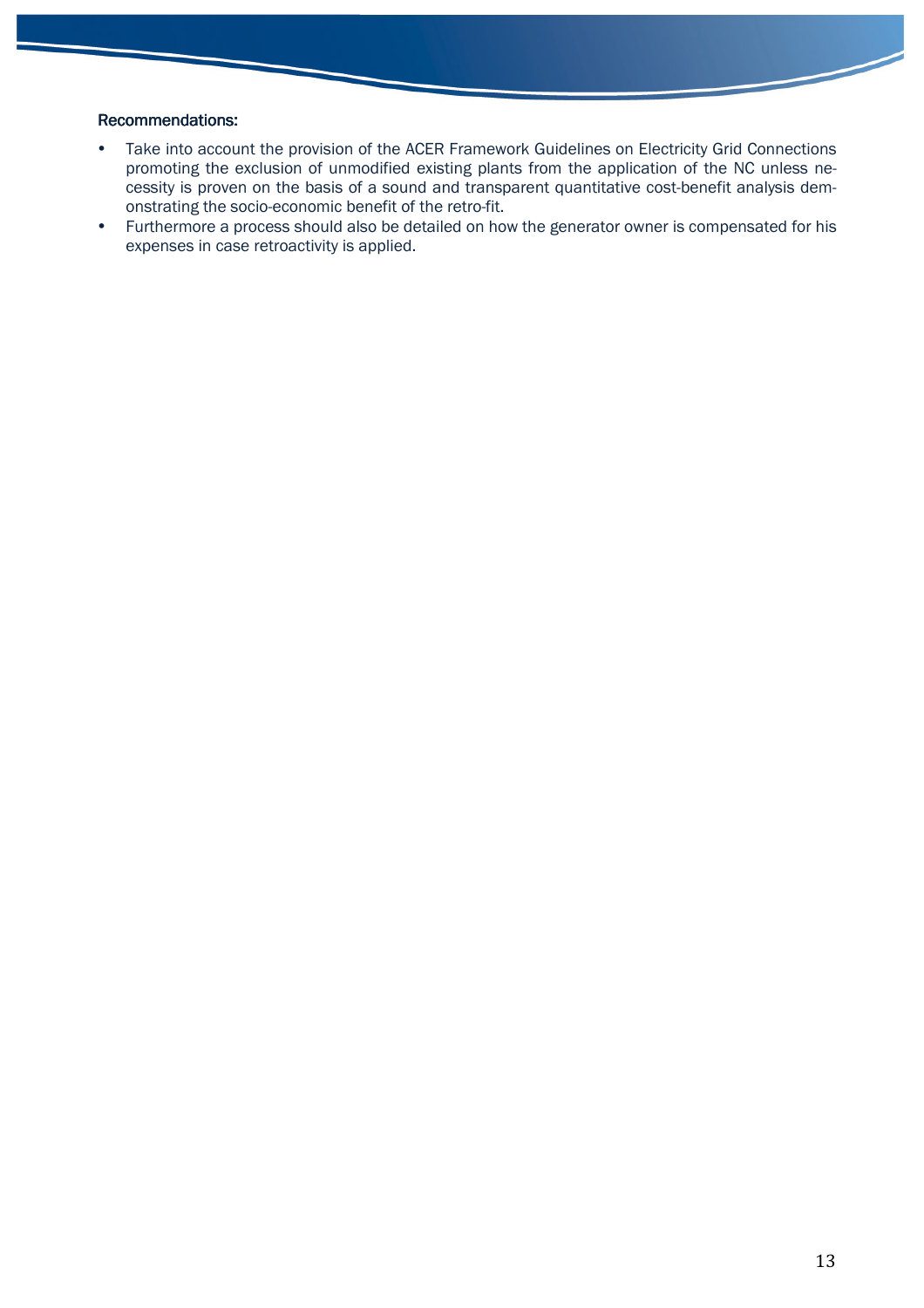# 6. Conclusions 6. Conclusions

In this paper, EWEA assessed the ongoing development of a European Network Code for Connection of Generators by ENTSO-E, against the backdrop of the European wind industry's strategy for more harmonised grid code requirements in Europe. The main observations can be summarised as follows:

- 1. The European wind industry (as well as TSOs) have recognised for several years the need for developing a consistent set of grid code requirements for wind power in order to achieve a secure and cost-effective power system at European level with a large amount of wind power. The present diversity of connection requirements for wind power plants in national grid codes is a significant obstacle for wind power integration in several ways: it leads to unnecessary costs and time for wind plant operators and manufacturers, at the same time it hampers the optimisation of system security. Thus, the wind industry is asking for a harmonisation of requirements for wind power that optimally takes into account both the needs of the power system and the techical capabilities of wind power plants – which is essential to enable the foreseen high penetration levels. Also there is a need from an economic point of view to develop a more transparent division principle between minimum connection requirements and the performance of system support in the form of ancillary services.
- 2. The NC for Connection of Generators presently being drafted by ENTSO-E potentially constitutes a major step in the harmonisation process leading to a consistent set of requirements in the national grid codes Europe wide. However necessary, a European Network Code for Connection of Generators is not sufficient alone without adequate guidance to make the appropriate changes in a consistent way in the national codes. The overall impression from the wind industry from the drafting process of the NC until now is a document with many inadequacies both in contents and structuring of requirements applicable to wind power plants. Moreover, it is not making use of the opportunity of serving as a model for the formulation of requirements in national codes – which ultimately are going to be applied in practice. Also there is insufficient time and flexibility foreseen in the present NC development process both for an adequate dialogue with the stakeholders and for continuous improvement of the NC in the future.

The wind energy industry is concerned that if the present shortcomings in the draft NC and the absence of essential elements in the harmonisation process are not solved, the goal of achieving a timely and consistent set of requirements for wind power connection in Europe will not be reached. This will hamper cost reduction of wind power, and prevent making the best use of wind power capabilities for power system support. EWEA calls therefore in this paper for the implementation of the above recommendations for improvements.